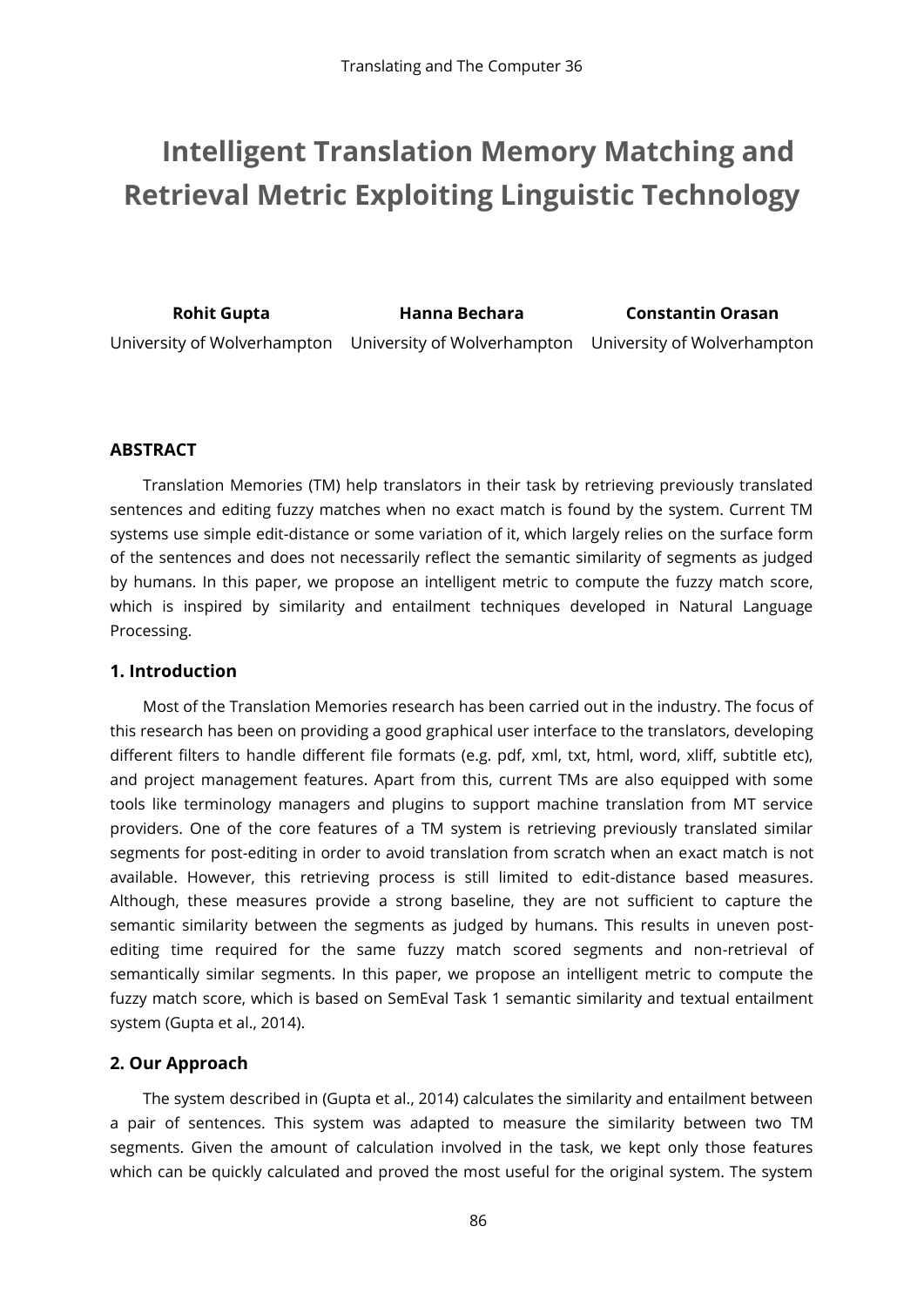uses features based on surface form, parts of speech information, lemma, typed dependency parsing, named entities, paraphrasing, machine translation evaluation, and corpus pattern analysis (Hanks, 2013). Stanford CoreNLP3 toolkit (Manning et al., 2014) provides lemma, parts of speech (POS), named entities, and dependencies relations of words in each sentence. We used the PPDB paraphrase database (Ganitkevitch et al., 2013) to identify paraphrases.

After extracting these features, we employed a support vector machine (SVM) in order to build a regression model to predict semantic similarity. The training dataset for the SVM is a set of 4934 parallel sentences of the SICK dataset (Marelli et al., 2014) annotated with similarity scores by humans. The SVM used an RBF kernel with C = 8 and γ = 0.125. More details about the method can be found in (Gupta et al., 2014).

The trained SVM system works as a similarity calculator between any pair of sentences provided that the same feature values are available for this pair of sentences.

#### **3. Experiments and Results**

We carried out evaluations on two different sets. The test sets were generated by a random selection of segments from DGT-TM corpora (Steinberger et al., 2012). We used English as source and French as target. The target side (French) of the input was considered as a reference for evaluation. We used the word based edit-distance measure implemented by OmegaT $^\mathrm{1}$  as a baseline. The statistics for our test sets is given in the Table 1 below:

|              | $Test-1$ (# segments) | Test- $2$ (# segments) |
|--------------|-----------------------|------------------------|
| <b>Input</b> | 500                   | 2500                   |
| <b>TM</b>    | 5000                  | 10000                  |

**Table 1: Test sets statistics**

We performed both a manual and automatic evaluation. For our automatic evaluation, we used the machine translation evaluation metrics METEOR (Denkowski and Lavie, 2014) and BLEU (Papineni et al., 2002). For each input segment, we retrieved the most similar sentence (and their proposed translation into French) as indicated by the baseline and our similarity metric. Table 2 presents the results of automatic evaluation when having a threshold of 70% over the editdistance. BLEU-ED-70 represents BLEU score using edit distance, BLEU-SS- 70 represents BLEU score using our approach, METEOR-ED-70 represents METEOR score using edit distance, and METEOR-SS-70 represents METEOR score using our approach. The proposed method yields better results for Test-1 but not for Test-2.

|                     | Test-1 | Test-2 |
|---------------------|--------|--------|
| <b>BLEU-ED-70</b>   | 77.32  | 81.34  |
| <b>BLEU-SS-70</b>   | 81.61  | 77.14  |
| <b>METEOR-ED-70</b> | 91.5   | 87.35  |
| <b>METEOR-SS-70</b> | 92.6   | 84.55  |

**Table 2: Results automatic evaluation**

l

<sup>1</sup> http://www.omegat.org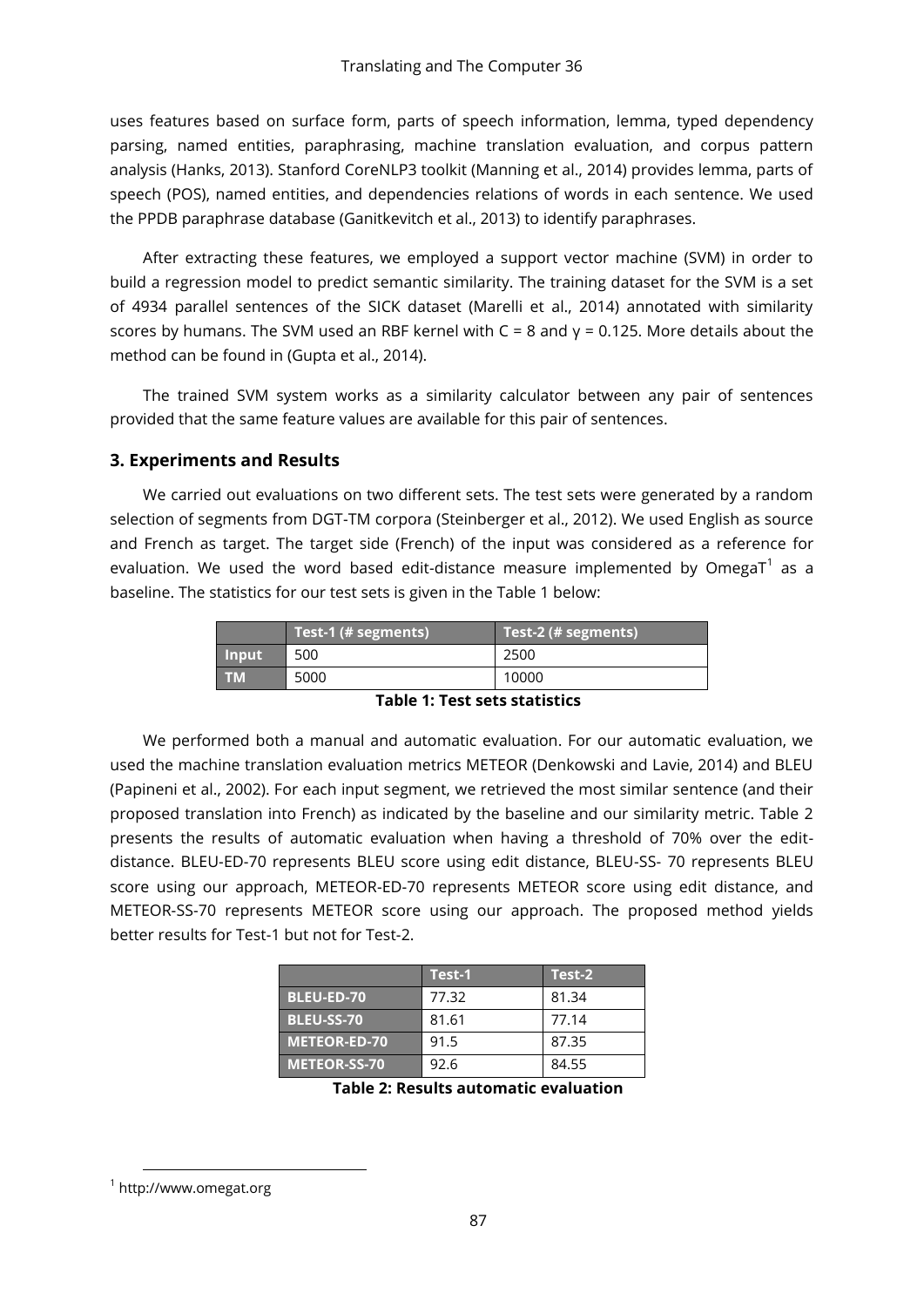To gain a deeper understanding of our system's performance, we also performed a manual evaluation on Test-2. We considered the source side (English) of the segments for this evaluation. A native speaker of English performed the manual evaluation. Three different options were given to the evaluator: Semantic similarity is better; Edit-distance is better; or both are similar. When keeping the 70% threshold and ignoring exact matches, we retrieved 266 different fuzzy matched segments. In these 266 segments, 258 segments were tagged as similar, for 6 segments, editdistance retrieved better and for 2, our semantic similarity approach retrieved better. Some of the examples from Test-2 are given in Table 3. Example 1 shows our approach (SS) performed better, while examples 2 and 3 show edit-distance (ED) performed better.

The initial results, as stated earlier, show comparable results. Although our approach does not perform better overall, there are several factors, which should be taken into consideration.

|                         | Input     | For the purposes of this Regulation:                                       |  |
|-------------------------|-----------|----------------------------------------------------------------------------|--|
|                         | ED        | For the purpose of this demonstration :                                    |  |
|                         | <b>SS</b> | For the purposes of this Regulation the following definitions shall apply: |  |
| $\vert$ 2               | Input     | This Decision shall enter into force on the date of its                    |  |
|                         |           | publication in the Official Journal of the European Union.                 |  |
|                         | <b>ED</b> | This Decision shall enter into force on the day of its publication         |  |
|                         |           | in the Official Journal of the European Union.                             |  |
|                         | SS.       | This Decision shall enter into force on the date of its adoption.          |  |
| $\overline{\mathbf{3}}$ | Input     | The Commission sought and verified all information deemed                  |  |
|                         |           | necessary for the determination of dumping.                                |  |
|                         | ED        | The Commission sought and verified all the information deemed              |  |
|                         |           | necessary for the purposes of the review.                                  |  |
|                         | <b>SS</b> | The Commission sought and verified all the information provided by         |  |
|                         |           | interested parties and deemed necessary for the determination of           |  |
|                         |           | dumping, resulting injury and Union interest -                             |  |

**Table 3: Examples from Test-2**

The genre of the training set and test set were very different. The SICK dataset consists of simple sentences extracted mostly from image captions while DGT-TM corpus has much larger and complex sentences from mainly legal domain. The average words per segment for TM is 27.9 and for input is 32.54 for test set, whereas for SICK training dataset average words per sentence is only 9.63.

## **4. Conclusion and Future Work**

In this paper we suggested an initial approach to employ a semantic similarity system in a TM framework. Our initial experiment shows some positive indication in this direction. We are in a stage of improving and speeding up our system and extend our experiment to a similar training and test set. In the future, we would also like to develop a human annotated corpus of the same domain to get the better training model. Other similarity calculation techniques involving less computation will also be explored.

### **References**

Michael Denkowski and Alon Lavie. 2014. Meteor universal: Language specific translation evaluation for any target language. In *Proceedings of the EACL 2014 Workshop on Statistical Machine Translation*.